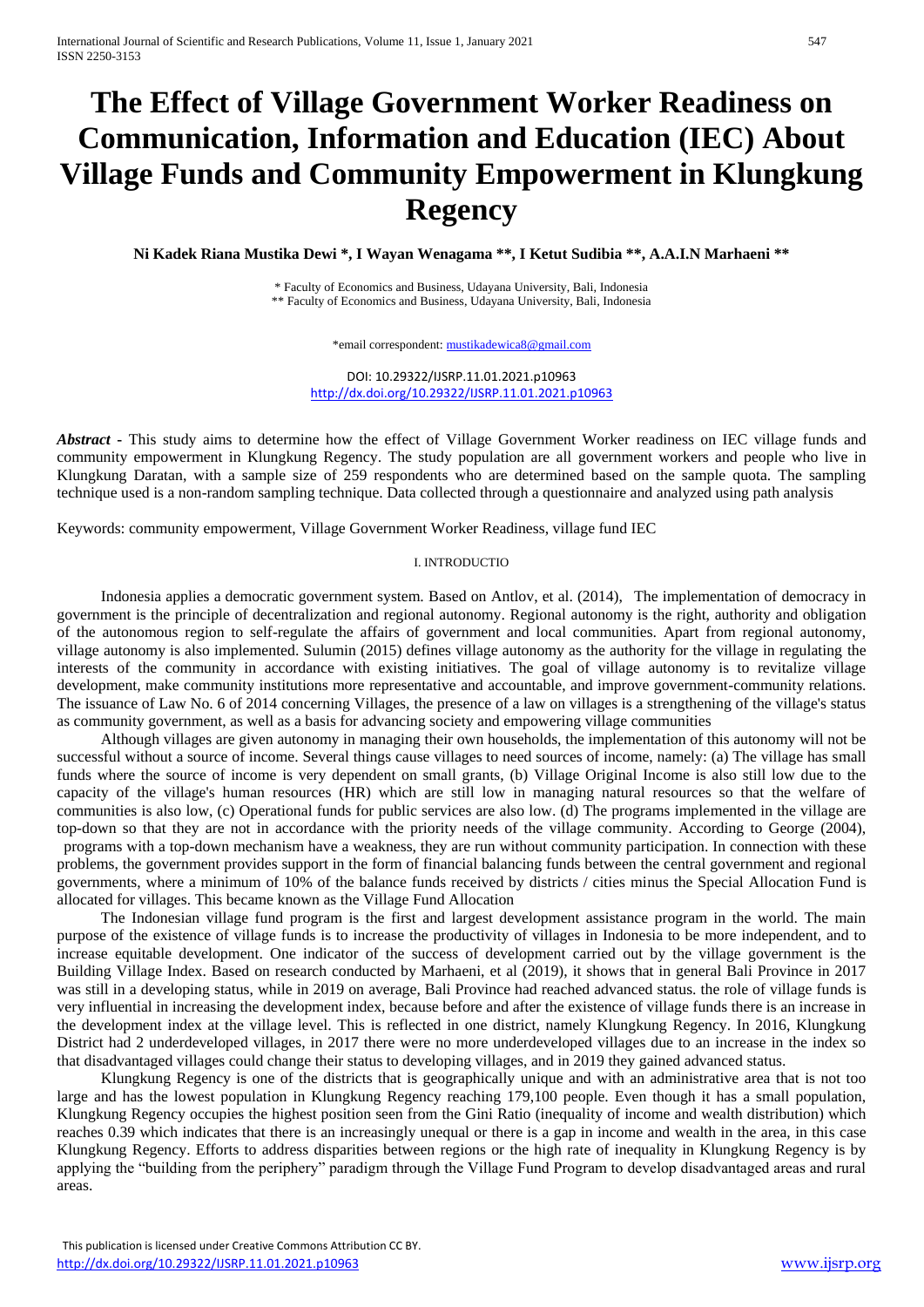Klungkung Regency, which is a district with a small administrative area, received a total allocation of IDR 51,533,962,000. The question that arises is about the readiness of Village Government Worker in managing these funds in order to achieve the expected goals. Gayatri, et al (2017) stated that the demands for financial management accountability are getting higher but many government organizations are unable to realize accountability for government financial management properly. The management of village funds is expected to be carried out well by Village Government Worker to achieve the goals of village funds, one of which is strengthening village communities as the subject of development or empowering the community.

Efforts to empower the community are an action that cannot be separated from improving education. Gonçalves Barbosa et al. (2016) assume that people are better able to improve their ability to act, think critically and realistically, and support economic development and social rights through their education. Education regarding village funds can be provided to the community by involving the important role of Village Government Worker in establishing communication, providing information and educating the community about the existence of the village fund program. Based on this, researchers wanted to know the effect of Village Government Worker readiness on communication, information and education (IEC) about village funds and community empowerment in Klungkung Regency.

According to Marhaeni, et al. (2019) IEC village funds is a prerequisite for the success of the village fund program. Nielsen and Christian (2003) also explain that empowerment is related to the dissemination of information, providing knowledge, and appreciation of performance in encouraging increased skills. Research conducted by Hairi Firmansyah (2012) shows that the role of the facilitator, in this case the village government, greatly determines the success of the empowerment program, namely the realization of community empowerment. In connection with the influence of Village Government Worker readiness on community empowerment, so that the empowerment program can run effectively, it is necessary to restructure community institutions to realize freedom of expression, besides communication support makes it easier for the community to obtain the information needed in empowerment activities. Syafruddin, et al (2019) show that communication support has a very real effect on the dynamics of community empowerment as a result of the empowerment program. This community empowerment program can be successful if it is supported by two-way communication between aid providers and beneficiaries. No matter how good the program offered, if the communication process is not smooth, it can result in a smooth process of empowerment activities carried out. Research conducted by Dahyar Daraba (2015) shows that communication has a positive effect on the success rate of the empowerment program. Based on the description above, the hypothesis that can be put forward is:

H1: The readiness of Village Government Worker has a positive effect on IEC village funds in Klungkung Regency.

H2: Village Government Worker readiness has a positive effect on community empowerment in Klungkung Regency.

H3: Village fund IEC has a positive effect on community empowerment in Klungkung Regency."

H4: IEC village funds mediate the effect of Village Government Worker readiness on community empowerment in Klungkung Regency.

#### II. METHODS

This research is conducted in Klungkung Regency which is the district with the highest Gini Ratio (inequality of income and wealth distribution) in Bali Province in 2018. The location selection is also based on the population in Klungkung Regency which is the lowest in Bali Province so it is relevant as a location for related research. community development. Furthermore, with the assumption that the general characteristics of the villages in Klungkung Daratan are the same, and considering time, cost and labor, this research is focused on Klungkung District, Banjarangkan District and Dawan District.

The population in this study are "Village Government Worker and village communities in Klungkung Regency. The sampling method used is nonrandom sampling. The number of samples used in this study are determined based on the quota sampling, and took a sample of 4 village people and 3 Village Government Worker as respondents with a total of 259 respondents. The data are collected using a questionnaire and measured based on an ordinal scale. This study uses qualitative data which will later be quantified by the measurement scale of each variable so that it can be processed using regression analysis with the help of SPSS. This study used path analysis, namely the analysis used to determine the effect of Village Government Worker readiness on IEC village funds and community empowerment in Klungkung Regency." The following is the form of the equation used in research.

# III. RESULTS AND DISCUSSION

# *A. Path Analysis*

The path coefficient in this study is obtained from the regression results with the simple regression method using the SPSS 24 program on the equation model. This section will be resolved in stages through the regression equation model as follows.

- 1) Model 1: Effect of Village Government Worker Readiness (X1) on Village Fund IEC (Y1).
- 2) Model 2: Effect of Village Government Worker Readiness (X1) and Village Fund IEC (Y1) on Community Empowerment (Y2)

|       | Table 1. Regression Test Results of Village Government Worker Readiness Against IEC Village Funds |                                  |      |
|-------|---------------------------------------------------------------------------------------------------|----------------------------------|------|
| Model | Unstandardized Coefficients                                                                       | <b>Standardized Coefficients</b> | Sig. |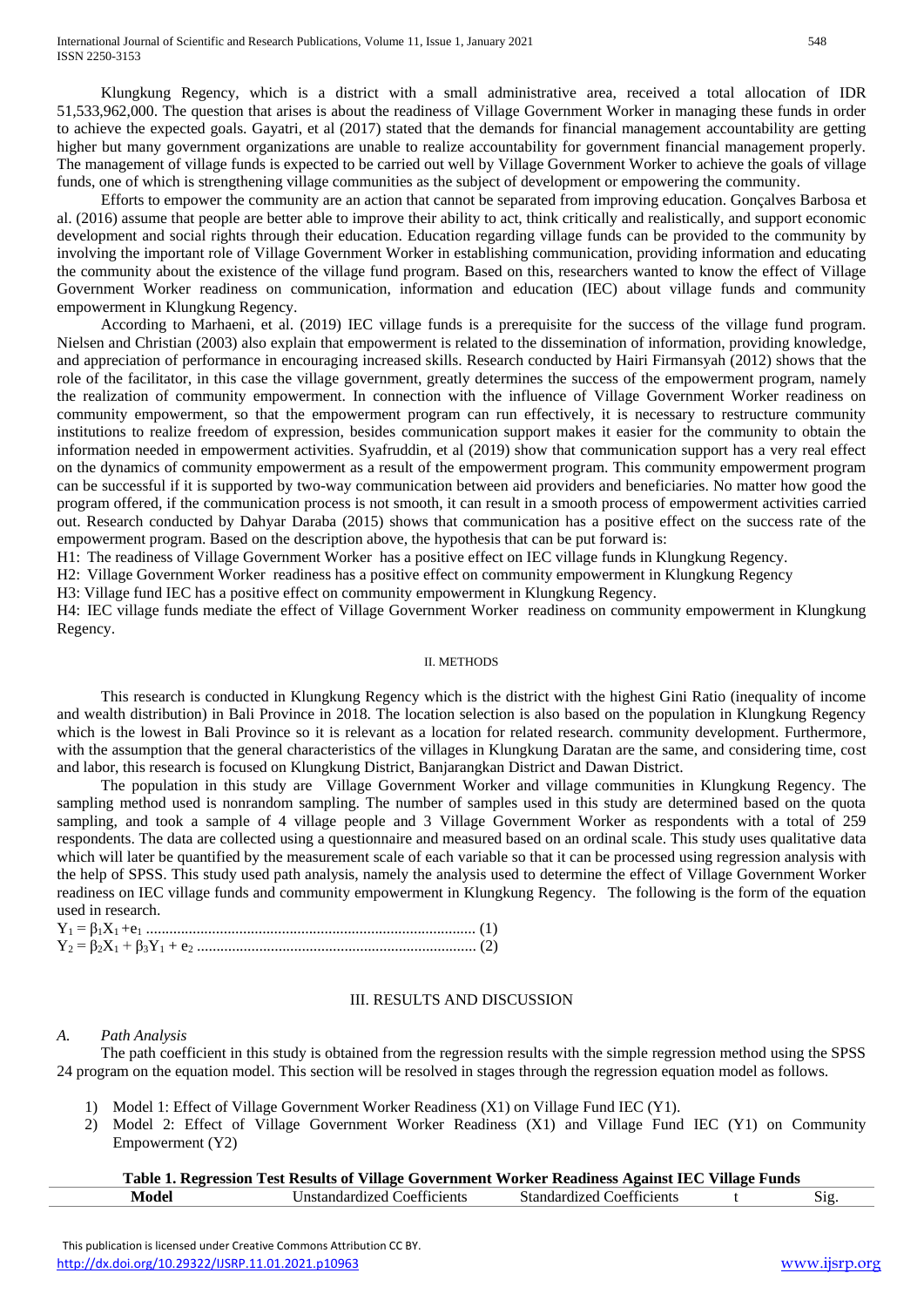|                                        |       | Std. Error | Beta |        |      |
|----------------------------------------|-------|------------|------|--------|------|
| (Constant)                             | 9,907 | $060$ .    |      | 9,346  | ,000 |
| Village Government<br>Worker Readiness | ,368  | .034       | .559 | 10,794 | ,000 |

# Primary Data, 2020

Based on Table 1,  $\alpha = 0.05$ , sig t<sub>1</sub> = 0,000 and beta value 0,559. This means that the research hypothesis H0 is rejected and H1 is accepted, so the readiness of Village Government Worker has a positive and significant effect on IEC village funds. The results of this study are in accordance with the formulation of the hypothesis which states that the readiness of Village Government Worker has a positive effect on IEC village funds. This means that the higher or better the management of village funds is seen from the readiness of Village Government Worker, the communication process, providing information and education from Village Government Worker to village communities regarding the existence of the village fund program will increase. The results of this study support the results of previous studies by Marhaeni, et al. (2019) which state that the readiness of Village Government Worker is a prerequisite for the success of the village fund program."

| <b>Table 2 Regression Test Results</b> |                    |                                    |            |                                  |        |      |
|----------------------------------------|--------------------|------------------------------------|------------|----------------------------------|--------|------|
| <b>Model</b>                           |                    | <b>Unstandardized Coefficients</b> |            | <b>Standardized Coefficients</b> |        |      |
|                                        |                    | В                                  | Std. Error | Beta                             |        | Sig. |
|                                        | (Constant)         | 1,694                              | 1,214      |                                  | 1,395  | .164 |
|                                        | Village Government | ,198                               | .041       | ,252                             | 4.860  | ,000 |
|                                        | Worker Readiness   |                                    |            |                                  |        |      |
|                                        | Village Fund       | .658                               | .062       | .554                             | 10.671 | ,000 |

#### Primary Data, 2020

Based on Table 2, two tests can be obtained, namely the direct effect of Village Government Worker readiness on community empowerment and the direct effect of IEC village funds on community empowerment. The effect of Village Government Worker readiness on community empowerment is obtained  $\alpha = 0.05$ , sig t<sub>2</sub> = 0,000 and beta value 0,252. This means that the research hypothesis H0 is rejected and H1 is accepted, so the readiness of Village Government Worker has a positive and significant effect on community empowerment. The results of this study are in accordance with the formulation of the hypothesis which states that the readiness of Village Government Worker has a positive effect on community empowerment. This means that the higher or better the management of village funds is seen from the readiness of Village Government Worker the community empowerment will increase. The results of this study support the results of previous research by Hairi Firmansyah (2012) which shows that the role of the facilitator, in this case the village government, greatly determines the success of the empowerment program, namely the realization of community empowerment.

For the effect of IEC, village funds on community empowerment are obtained  $\alpha = 0.05$ , sig t<sub>2</sub> = 0,000 and beta value 0,554. This means that the research hypothesis H0 is rejected and H1 is accepted, so the IEC village funds have a positive and significant effect on community empowerment. The results of this study are in accordance with the formulation of the hypothesis which states that village fund IEC has a positive effect on community empowerment. This means that the higher or better the communication, information and education from the Village Government Worker to the village community, the community empowerment will increase. The results of this study support the results of previous research conducted by Nielsen and Christian (2003) that empowerment is related to the dissemination of information, providing knowledge, and appreciation of performance in encouraging increased skills, Syafruddin, et al (2019) indicate that communication support has a very real effect on the dynamics of empowerment. community as a result of the empowerment program, and Dahyar Daraba (2015) shows that communication has a positive effect on the success rate of the empowerment program.

# *B. Standard Error*

 $e_1$  shows the number of variants of the Village Fund IEC variables  $(Y_1)$  which is not explained by the Village Government Worker Readiness variable  $(X_1)$ , to find out the  $e_1$  calculated using the formula:

 $e_i = \sqrt{(1 - Ri^2)}$ 

 $e_1 = \sqrt{1 - 0.312} = 0.829$  $Y_1 = 0.559 X_1 + 0.829$ 

 $e_2$  shows the number of variants of the Community Empowerment variable  $(Y_2)$  which is not explained by the Village Government Worker Readiness variable  $(X_1)$  and IEC Village funds  $(Y_2)$ , to find out the  $e_2$  calculated using the formula:  $e_i = \sqrt{(1 - Ri^2)}$ 

 $e_2 = \sqrt{1 - 0.526} = 0.688$  $Y_2 = 0,252 X_1 + 0,554 Y_1 + 0,688$ 

# *C. Validity*

There are indicators to check the validity of the model, namely the coefficient of determination of the total results:  $R^2m = 1$  -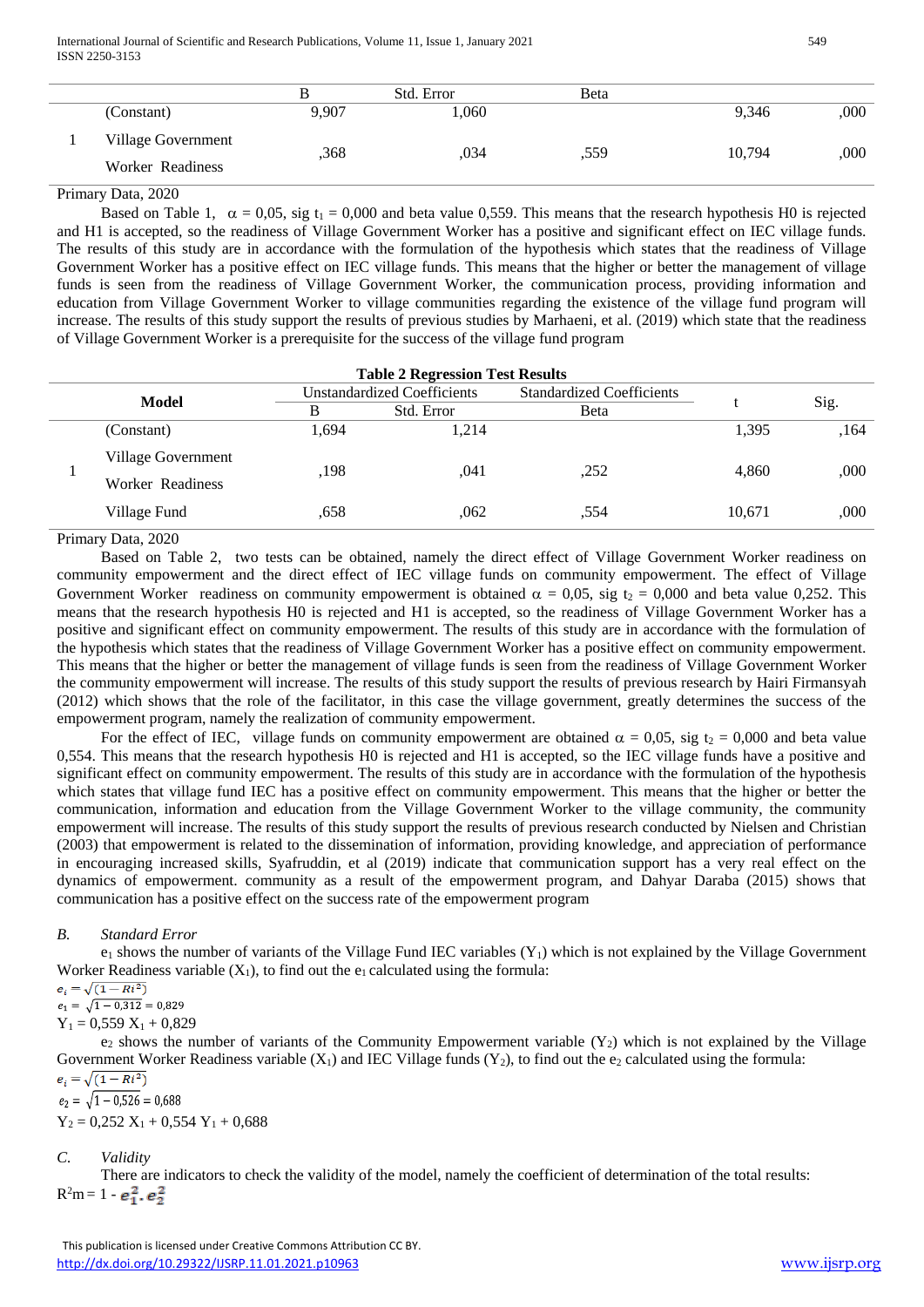International Journal of Scientific and Research Publications, Volume 11, Issue 1, January 2021 550 ISSN 2250-3153

 $R^2m$  $2^{\circ}$ m = 1 – (0,829)<sup>2</sup>(0,688)<sup>2</sup>  $= 0.675$ 

Description:

 $R^2m$  $=$  total determination coefficient  $e_1, e_2$  = default estimate error value

Based on the calculation, it is found that the diversity of data that can be explained by the model is 67.5 percent, which means that 67.5 percent of the variables of Village Government Worker readiness, IEC, village funds, and community empowerment can be explained by the model, while the remaining 32.5 percent is explained by other variables not included in the model.

# *D. Sobel Test*

Testing the indirect effect is carried out through the following mediating variable hypothesis:

a) Hypothesis Formulation

- H0: Village fund IEC is not a mediating variable that indirectly influences the readiness of Village Government Worker on community empowerment.
- H1: IEC village funds as a mediating variable have an indirect effect on the readiness of Village Government Worker on community empowerment.
- b) Level of Significance

 $\alpha$  = 0,05

 $z$ -table=  $1.96$ 

- c) Testing Criteria
	- a. If p value  $\ge \alpha$  (0.05) or z count  $\le z$  table = 1.96, then H0 is accepted, which means Y1 does not mediate the effect of X1 on Y2.
	- b. If the p value  $\leq \alpha$  (0.05) or z count> z table = 1.96, then H0 is rejected, which means that Y1 mediates the effect of X1 on Y2.
- d) Statistics Test

Sab =  $\sqrt{b^2S_a^2 + a^2S_b^2}$  $=\sqrt{(0.658)^2(0.034)^2+(0.368)^2(0.062)^2}$  $=$   $\sqrt{0.00102107624}$ 

Sab =  $0,03195428359 \rightarrow 0,03$ 

Description:

a = the effect of variable coefficients  $X_1$  on  $Y_1$ 

- b = the effect of variable coefficients  $Y_1$  on  $Y_2$
- $S_a$  = standard error of variable regression coefficients  $X_1$  on  $Y_1$
- $S_b$  = standard error of variable regression coefficients Y<sub>1</sub> on Y<sub>2</sub>

Testing the significance of the indirect effect requires the z value of the ab coefficient which is calculated by the following formula:

$$
z = \frac{ab}{S_{ab}}
$$
  

$$
z = \frac{(0,368)(0,658)}{0,03} = 8,07
$$

e) Conclusion

Based on the results,  $\bar{z}$  value is  $8.07 > 1.96$  which is the z value of the table, then H0 is rejected and H1 is accepted, which means that IEC village funds mediate the effect of Village Government Worker readiness on community empowerment in Klungkung Regency. The results of this study are in accordance with the formulation of the hypothesis which states that IEC village funds mediate the effect of Village Government Worker readiness on community empowerment. The results of this study are in line with research conducted by Syafruddin, et al (2019) which states that in order for empowerment programs to run effectively, it is necessary to restructure community institutions to realize freedom of expression, besides communication support makes it easier for people to obtain information needed in empowerment activities.

# IV. CONCLUSION

Theoretically, this research can provide scientific contributions and empirical evidence that the readiness of Village Government Worker affects the IEC village funds and community empowerment in Klungkung Regency. Village Government Worker readiness has a positive and significant effect on IEC village funds, Village Government Worker readiness has a positive and significant effect on community empowerment in Klungkung Regency, IEC village funds have a positive and significant effect on community empowerment in Klungkung Regency, and KIE village funds mediate the effect of Village Government Worker readiness on community empowerment in Klungkung Regency.